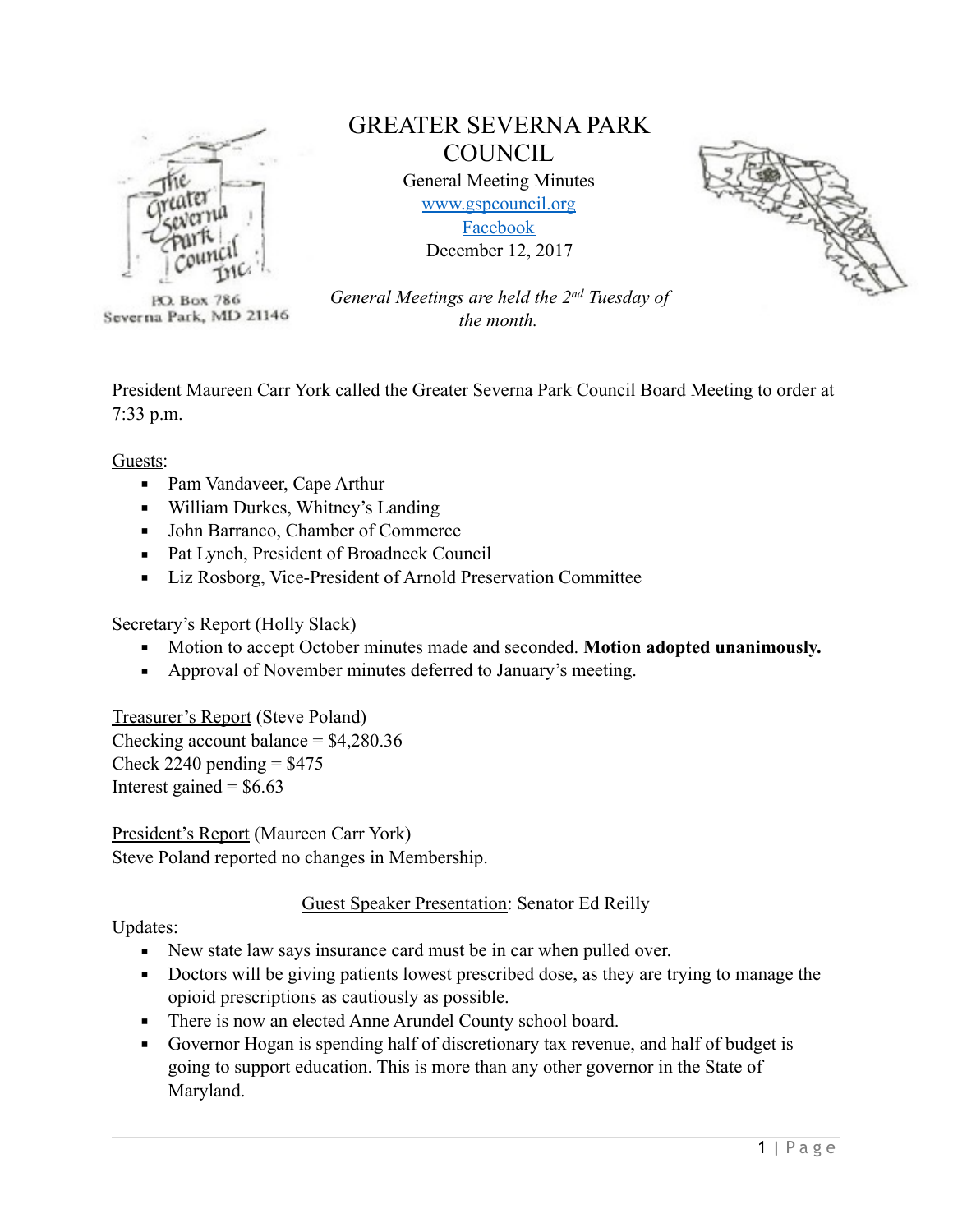- Small business owners employing veterans should look for tax benefit of up to \$1800 in wages to encourage hiring veterans.
- **•** January 10 April 10 is a sprint session. First on the agenda is the bill governor vetoed on sick leave.
- Recreational marijuana will also be on the agenda, as well as physician assisted suicide, or "death with dignity." If it comes up, make sure to talk to your delegate or senator.
- **•** Senator Reilly also commented that he had just left a meeting on the proposed Crematorium expansion on Frye Road behind the Police Station. It may affect Shipley's Choice & other nearby communities.

# Guest Speaker Presentation: Office of Planning and Zoning [Roundtable Breakout Discussions]

- **Philip R. Hager, Planning and Zoning Officer, 410.222.7450, [pzhage56@aacounty.org](mailto:pzhage56@aacounty.org)**
- Lori Rhodes, Planning Administrator, 410.222.7437, 301.970.8250 x7437, [pzrhod00@aacounty.org](mailto:pzrhod00@aacounty.org)
- Cindy Carrier, AICP, Planning Administrator, 410.222.7432, [pzcarr20@aacounty.org](mailto:pzcarr20@aacounty.org)
- Mark Wildonger, AICP, Planner, 410.222.7432, 301.9970.8250 x7432, [pzwild00@aacounty.org](mailto:pzwild00@aacounty.org)
- Allison Dyott, Administrative Secretary, 410.222.7454, [pzdyot56@aacounty.org](mailto:pzdyot56@aacounty.org)

Phil Hager discussed the process of updating the 2009 County General Development Plan. The existing Plan & the updating process is located on the County website: aacounty.org & tabs for the GDP, along with an [on-line Survey](https://docs.google.com/forms/d/e/1FAIpQLSensFBDRHQVQgKC3jJvxSx7hQtINNh1AW5I1aKLKaFQizEZFg/viewform) that everyone is encouraged to complete with their desires for the future of their County. The Delegates were then divided into four groups, each led by one of the P&Z officers & a Recorder of comments. Each group discussed their desires, visions, & concerns for the County for the updated GDP, which were recorded. The Council then reconvened & those concerns were presented & recorded on large sheets to be retained & considered by the P&Z. Mr. Hager then concluded the Listening Session.

Lori Rhodes will be back to talk about zoning exceptions, waivers, and modifications.

To verify you are receiving community information notices and mailings, email Nancy Schrum at [nschrum@aacounty.org](mailto:nschrum@aacounty.org). You should be getting weekly updates.

# COMMITTEE REPORTS

# Chamber of Commerce Report (John Barranco)

- **•** There is a [welcome breakfast](https://severnaparkchamber.com/events/#event%7Cwelcome-breakfast-for-new-and-prospective-members-7%7C215) on December 14 from 8-9:30am at Providence Center's Gifts that Give.
- Linda Zahn is retiring after 27 years. They conducted interviews for a new CEO today.

County Councilman (Phil Reeder) Nothing to report.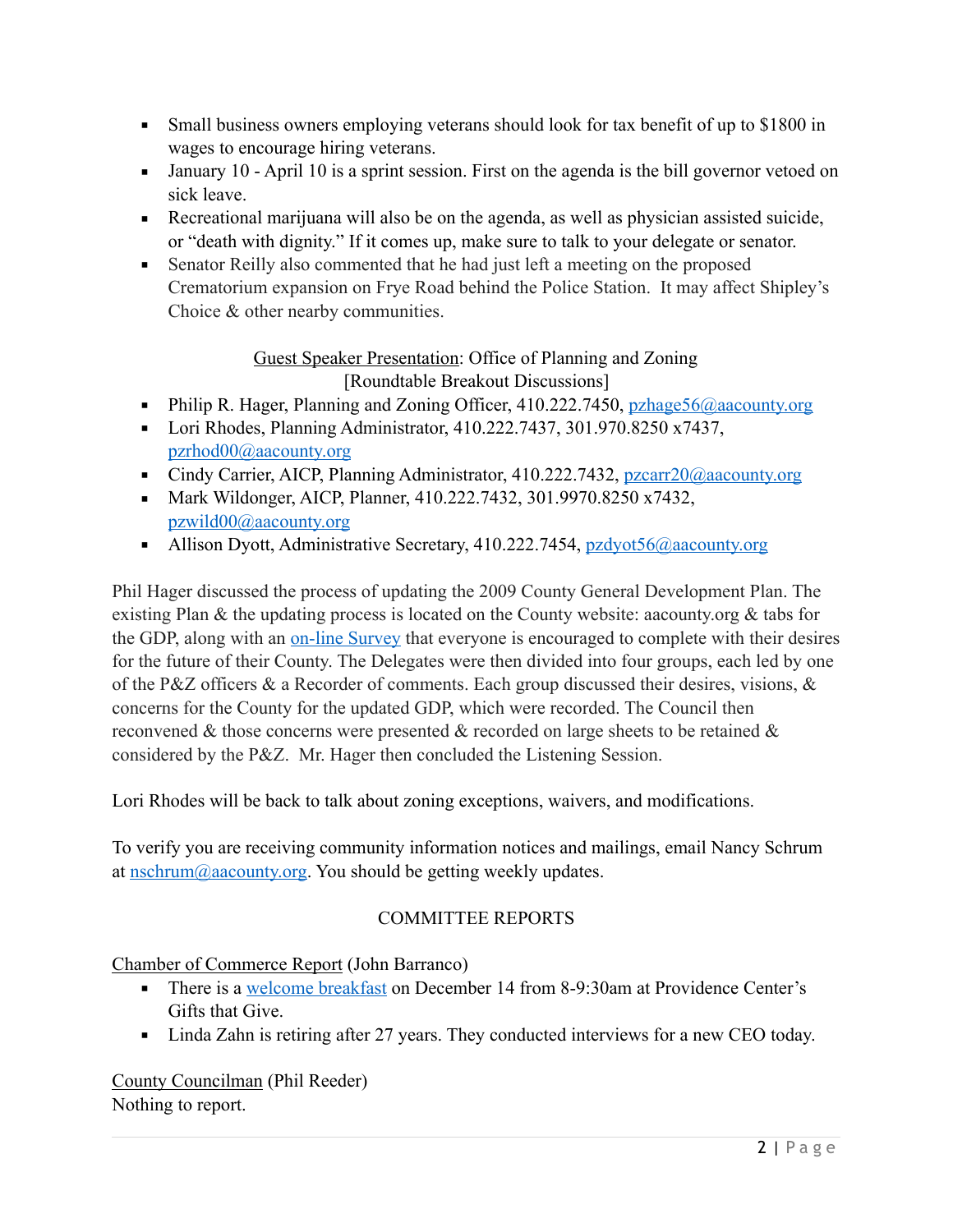Planning/Zoning/Legislation (Art Timmons)

- **•** Sabrina Park, Phase 3: BOA Deliberation Hearings: Nov 28, 5:30 to 6:30pm At the November 28, 2017 Deliberation Meeting, the Board reached a unanimous decision. Nothing is written yet, but the Board will overturn the existing approved plan. The Chairman of the Board of Appeals commented, it is not often we have more residents attend a deliberation meeting than we have at a hearing. The large turnout for these hearings and particularly the Nov 28 deliberation likely set the stage for the expected favorable result.
- Resolution 48-17 will put a Charter Amendment before voters requiring public notification before rezoning a property even by an amendment passed by the County Council. Prevents last minute secret rezoning. This is a follow-up on Bill 73-16 by Mr. Trumbauer that required a Charter Amendment to pass. Amended again.
- Bill 92-17 by Mr. Grasso shows schools at greater than 95% capacity as closed for new development.
- Bill 99-17 by Mr. Grasso allows use of 2019 school utilization charts.
- **Example 1** Brightview Drive: Thursday, Nov 2, 2017 at 10:30am Arundel Center 44 Calvert Street Annapolis. HERRINGBONE DEVELOPMENT, LLC – 2017-0149-R & 20107-0151-R (AD 3, CD 5)

Decision date was November 30, 2017. Request to Rezone was DENIED.

- Veterans at Benfield: Wednesday, Nov 8, 2017 at 6pm Arundel Center 44 Calvert Street Annapolis NABIL BADRO 2017-0261-R (AD 3, CD 5) Decision date was December 6, 2017. Request to Rezone was DENIED.
- UCHLLYN INVEWTMENTS, LLC 2017-0232-V (AD 3, CD 5) Wroxeter Estates, Arnold. 56 acre waterfront site. They applied for 5 modifications. Two have been denied and three are pending. The GSPC Board is working closely to support the Arnold Preservation Council concerning this project.
- Board of Appeals Hearing to Watch: February 7, 2018 (Cattail Commons) 3:30 at Council Chambers 44 Calvert St, Annapolis. This property has been posted with signs applying for rezoning, with no date. That is expected and agreed upon.
- [Plan 2040 Kickoff Survey](https://docs.google.com/forms/d/e/1FAIpQLSensFBDRHQVQgKC3jJvxSx7hQtINNh1AW5I1aKLKaFQizEZFg/viewform): This survey is the online version of the input surveys at each of the eight Listening Sessions that will help shape Anne Arundel's Vision for Plan 2040.

Education Committee (Brad Myers)

- There is another Open Board seat.
- Anne Arundel County Council is voting next Monday about halting development when the school capacity hits 95%. Please reach out to all county council members and let your voice be heard on this issue.

Police / Community Relations (Doug Nichols)

- December meeting on Dec 20 is at Eastern District Headquarters. This month it will coincide with their Awards night. 6:30pm. Please bring a dish to share.
- You will see more police presence at shopping areas during the holidays.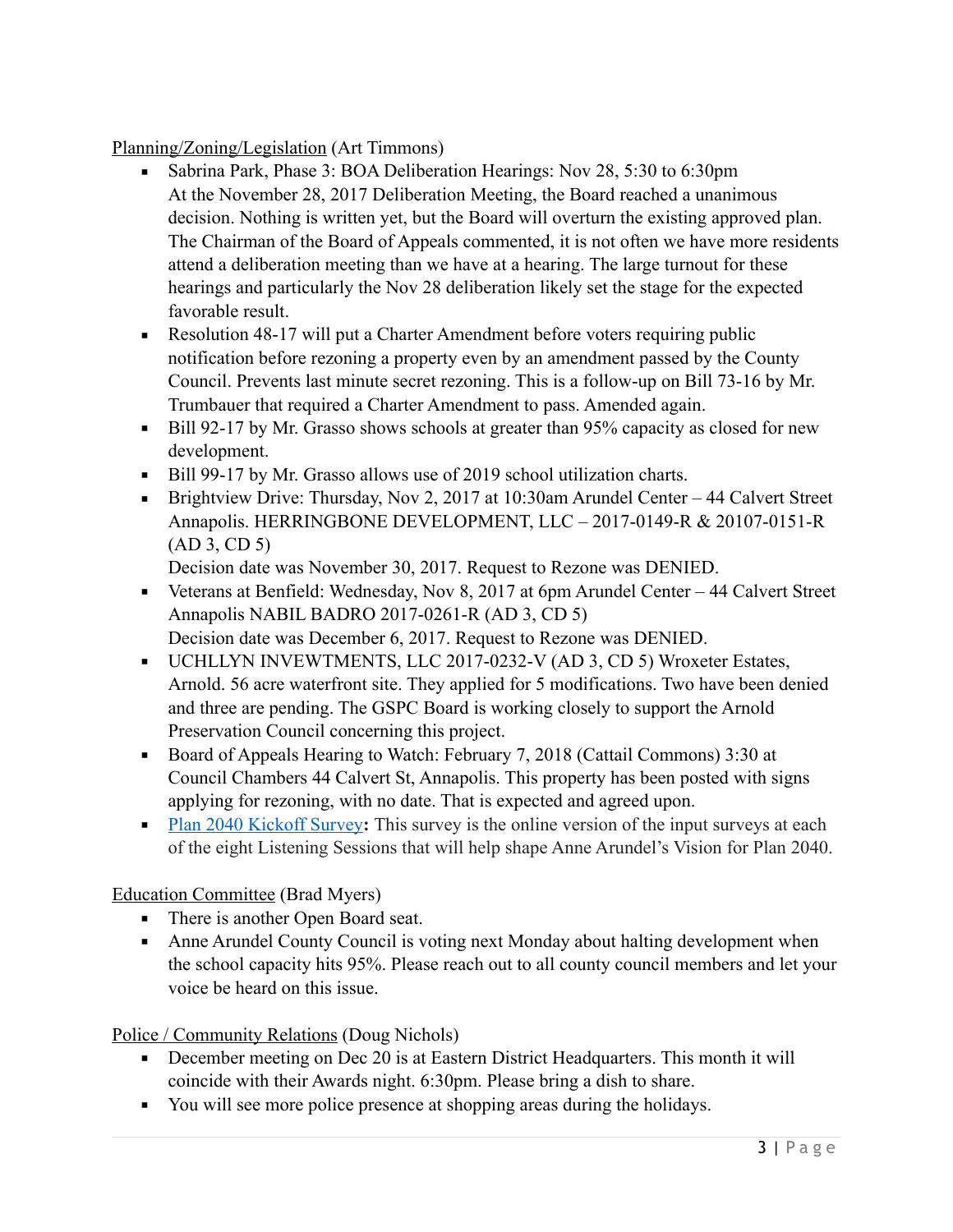**•** If something is suspicious, report it. Patrols tend to increase when things are reported, and feel free to use 911.

### Nominating Committee (John Norville)

Nominating Committee Chair John Norville thanked Committee members Jack Mason and Charlie Miller for serving on the Committee again this year. At this Delegates Meeting, Chm. Norville advised Delegates that the Committee had met and the following is the slate that is unanimously proposed, per the GSPC By-Laws. ALL are Incumbents, and we thank all for serving again:

| *Maureen Carr-York                                      |
|---------------------------------------------------------|
| *Brad Myers                                             |
| *Art Timmons                                            |
| *Holly Slack                                            |
| *Steve Poland                                           |
| *John Norville <i>[Nominated by Board of Directors]</i> |
| *Amy Leahy                                              |
| *Bill Lippincott                                        |
| *Erin O'Neill                                           |
| *Dan Nataf [Appointed by the Board]                     |
|                                                         |

\*Incumbents

Chm. Norville noted that this is the third and final call for candidates per the By-Laws and asked if anyone present was interested in nominating themselves or another willing individual as a candidate?

Being none, Chm. Norville moved to adopt the slate as presented.

Without objection the slate of candidates noted above was unanimously Approved.

Electronic Voting by Delegates, "Yes or No", will be conducted Dec. – Jan. by the Treasurer, with results announced at the Jan. 2018 meeting.

Nominating Committee Approvals:

John Norville, Chairman, Director, Delegate

Jack Mason, Member

Charlie Miller, Member

Public Works Committee (Erin O'Neill) None.

SPHS Demo/Construction Committee (George Foote and Carole Boudman)

Severna Park HS Phase 2- work to occur in the month of December:

- Haul off site of excess soil will continue as needed, majority of haul off complete
- **Exercise 1.5** Installation of multipurpose turf field will complete
- Grading and seeding of new grass athletic fields will continue in conjunction with final site stabilization
- Final asphalt installation for phase 2 will occur
- Bio-retention areas to west of stadium will be final graded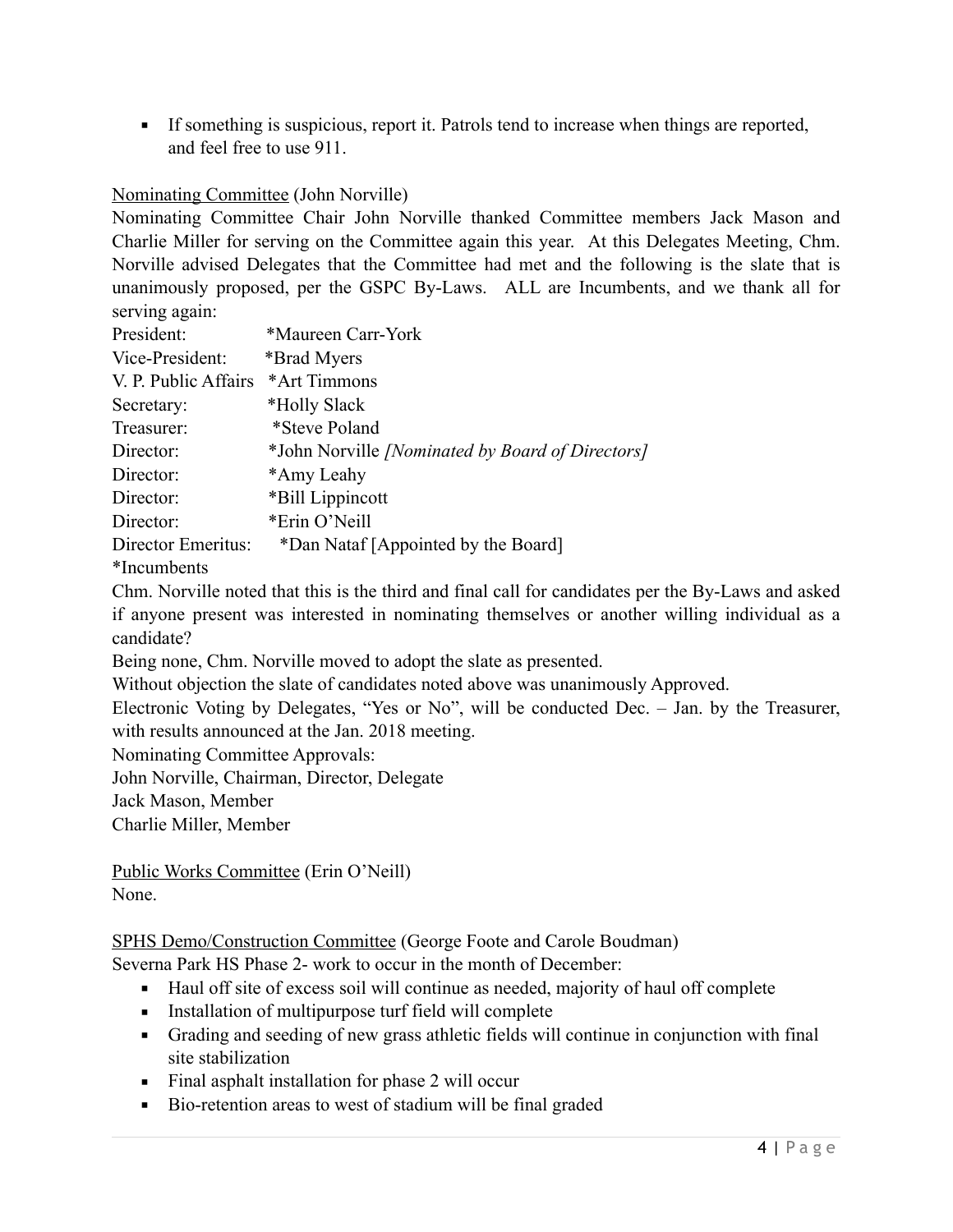- **•** Topsoil and permanent seed placement continues
- **•** The concessions, fieldhouse and maintenance building finishes ongoing
- Visitor bleachers are 95% complete
- Home bleacher install in progress
- **•** Tennis court installation ongoing
- $\blacksquare$  Finished site fencing to start

As has been written in recent months, there is very little "demolition" occurring. Rather, construction of fields, asphalt, bleachers, tennis courts, fieldhouse and maintenance building represents a determined move toward the finish line.

#### Airport Noise Committee (Linda Curry)

Other committee members: Ted, Jeannette, Marcel. Not sure what community they are from. Core group meets once a month. Handing out brochures to neighborhoods.

- o **BWI Roundtable 12-5-2017 meeting** Adam Scholten a senior consultant from HMMH gave a presentation on BWI operations from January to September of 2017. Its purpose was to show a comparison of actual, average, and possible altitudes. Unfortunately, they did not include the altitudes before NextGen was implemented. The RT has asked for that data repeatedly. Without it a comparison is not possible. The most important part of the presentation is not included on the MAA website. Flight traffic is divided between Severna Park (SPLAT) and Glen Burnie (GRAFE). The traffic before NextGen cleared to GRAFE more than SPLAT. Now 43% of the traffic travels over Severna Park. That is [almost twice as much as before. http://maacommunityrelations.com/\\_media/client/](http://maacommunityrelations.com/_media/client/anznoiseupdate/2017/BWI_2017_ops_through_Q3_v1_20171205.pdf) anznoiseupdate/2017/BWI\_2017\_ops\_through\_Q3\_v1\_20171205.pdf
- o **A crack in the FAA armor: 12-5-2017** The FAA has not considered any changes up to this point. Now, "*Buffeted by continuing noise complaints from people across the country*  who live near airports, federal officials said they might revert to using flight paths that *[spread arriving and departing flights across a broader area of the sky."](https://www.newsday.com/long-island/faa-noise-flight-paths-1.15309652)* https:// www.newsday.com/long-island/faa-noise-flight-paths-1.15309652
- o **The FAA will revert back to pre-NextGen flight paths by April 2018 in Phoenix. 11-30-2017** Thank you Phoenix! You have given us a reason to believe! A two-phase plan [has been agreed upon by the FAA and the communities. https://www.azcentral.com/story/](https://www.azcentral.com/story/news/local/phoenix/2017/11/30/phoenix-faa-have-plan-resolve-sky-harbor-flight-path-controversy/909263001/) news/local/phoenix/2017/11/30/phoenix-faa-have-plan-resolve-sky-harbor-flight-pathcontroversy/909263001/
- o **FAA web page 11-27-2017** The FAA has a page devoted to BWI**.** It's an interesting read [if you have the time. https://www.faa.gov/nextgen/nextgen\\_near\\_you/](https://www.faa.gov/nextgen/nextgen_near_you/community_involvement/bwi/) community\_involvement/bwi/
- o **UPDATE from Brent Girard of Senator Van Hollen's office. 11-30-2017** The FAA reauthorization bill has been postponed until spring next year. Senator Van Hollen's legislative staff are still drafting amendments.
- o **Office of Attorney General Selects Outside Counsel to Pursue "NextGen" Action. 10-26-2017**"Kaplan Kirsch & Rockwell LLP Will Assist Office of Attorney General in Pursuing Action Against Federal Aviation Administration for Disruptive Flight Patterns" [www.marylandattorneygeneral.gov/press/2017/103117a.pdf](http://www.marylandattorneygeneral.gov/press/2017/103117a.pdf)